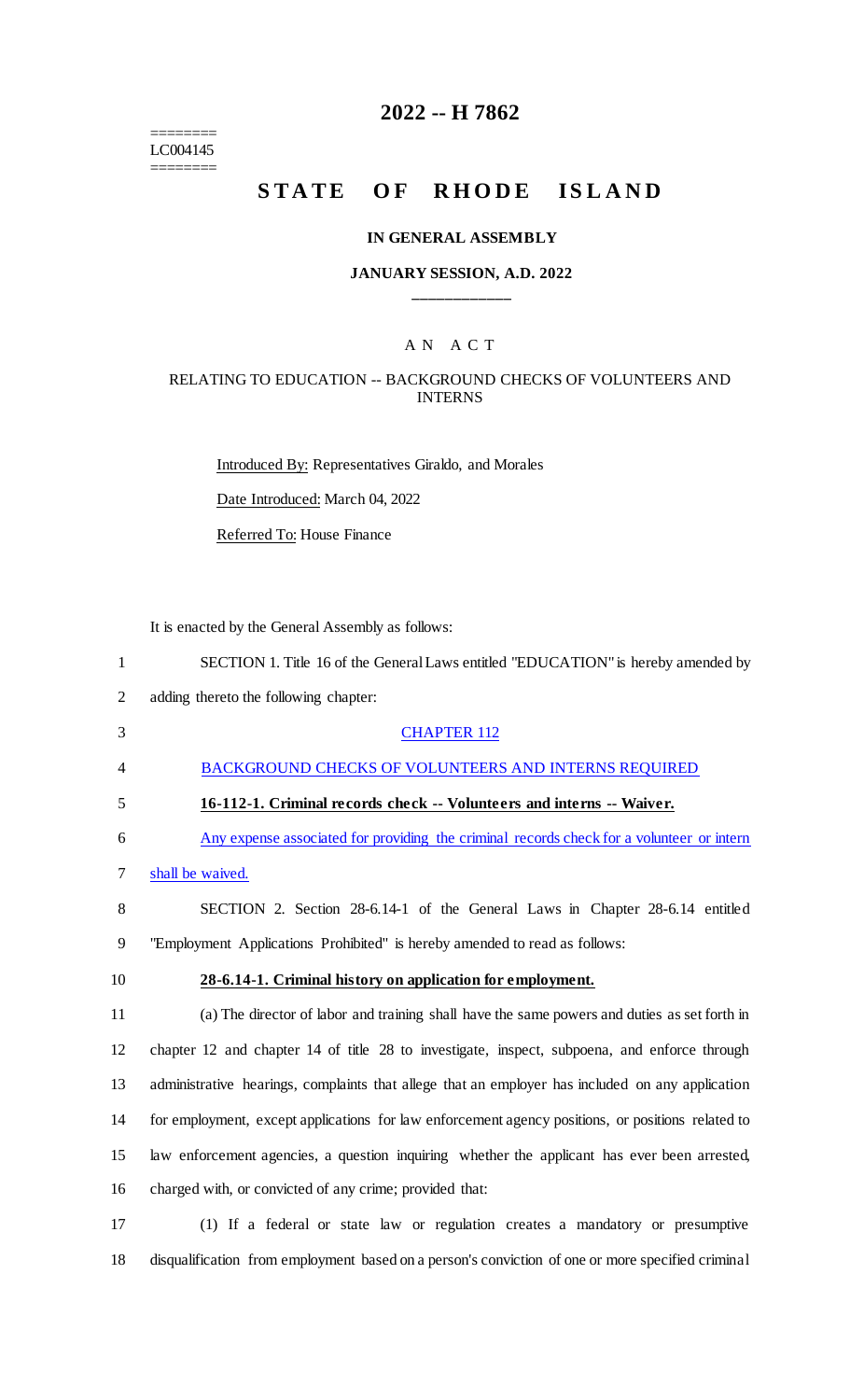offenses, an employer may include a question whether the applicant has ever been convicted of any of those offenses; or

 (2) If a standard fidelity bond or an equivalent bond is required for the position for which the applicant is seeking employment, and the applicant's conviction of one or more specified criminal offenses would disqualify the applicant from obtaining such a bond, an employer may include a question whether the applicant has ever been convicted of any of those specified criminal offenses.

 (b) The department of labor and training and the commission for human rights shall cooperate in the investigation of complaints filed under this section when the allegations are within the jurisdiction of both agencies.

(c) The department of labor and training shall disseminate information to employers and

workers about the prohibitions prescribed in this section.

- 13 (d) Any fees for criminal background checks permitted under section (a)(1) or (a)(2) of this
- section shall be waived if the applicant is seeking employment to a position with a salary of under
- forty thousand dollars (\$40,000).
- SECTION 3. This act shall take effect upon passage.

======== LC004145 ========